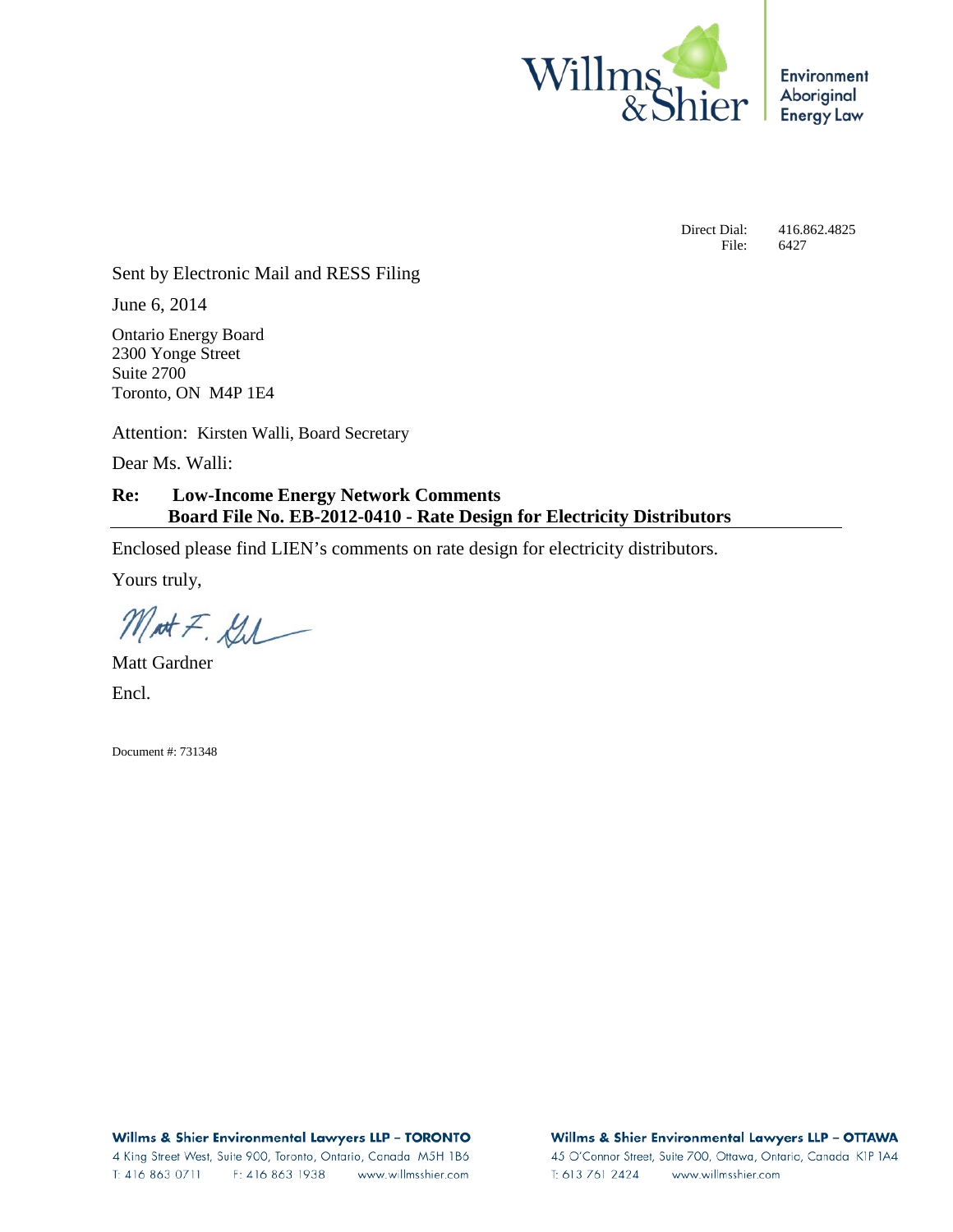

The Board intends to pursue a fixed rate design solution to achieve revenue decoupling in order to more effectively achieve the principles of rate design set out by the Board in 2007. These principles are: full cost recovery with appropriate return and risk; fairness including cost causality, simplicity and lack of controversy; and efficiency to encourage maximum use and rational growth of the electricity grid.

The Board has developed three options for a fixed rate design and is seeking stakeholder input on each. LIEN provides some general comments on the options and then provides comment on each one. Then, LIEN addresses the more general questions posed by the Board.

## **General Comments**

LIEN supports the Board's principles of rate design and appreciates the Board's efforts to address the particular needs of low-income consumers in the new rate-setting framework. LIEN also supports the Board's objective with the new rate design to help consumers better understand the fixed nature of distribution charges so that consumers can make informed choices about energy use.

LIEN notes that any rate increase that results from any of the Board's options will have a disproportionate negative impact on low-income consumers. These consumers are already experiencing difficulties in keeping up with their energy bills. This problem is exacerbated by the lack of availability, to date, of low-income DSM and CDM programs available throughout the entire province.

LIEN also notes that the principle of cost causality would, all other things being equal, result in a rate-setting model where the fixed portion of the rate structure would cover 100% of the utility's fixed costs, and any variable portion of the rate structure would cover 100% of the variable portion of the utility's costs. Many members of LIEN deal with low-income consumers in the field and help consumers to better understand their bills and make informed decisions about bill management and energy use. Therefore, it would be helpful if the Board could provide: **(1) information regarding the percentage of utility distribution costs that are fixed, if they are, typically by utility, less than 100% of the total distribution costs; and (2) an explanation why such information was not considered significant from a ratemaking point of view.**

In order to make an informed choice among the three rate design options presented by the Board, an 'apples to apples' comparison should be made. As described in the Board Staff Appendix C of *EB-2012-0410 Draft Report of the Board Rate Design for Electricity Distributors*, there are significant data gaps. While Board Staff's examples are very

> **c/o Advocacy Centre for Tenants Ontario (ACTO)** 425 Adelaide St. West, 5<sup>th</sup> floor, Toronto, ON M5V 3C1 Phone: 416-597-5855 ext. 5167 1-866-245-4182 Fax: 416-597-5821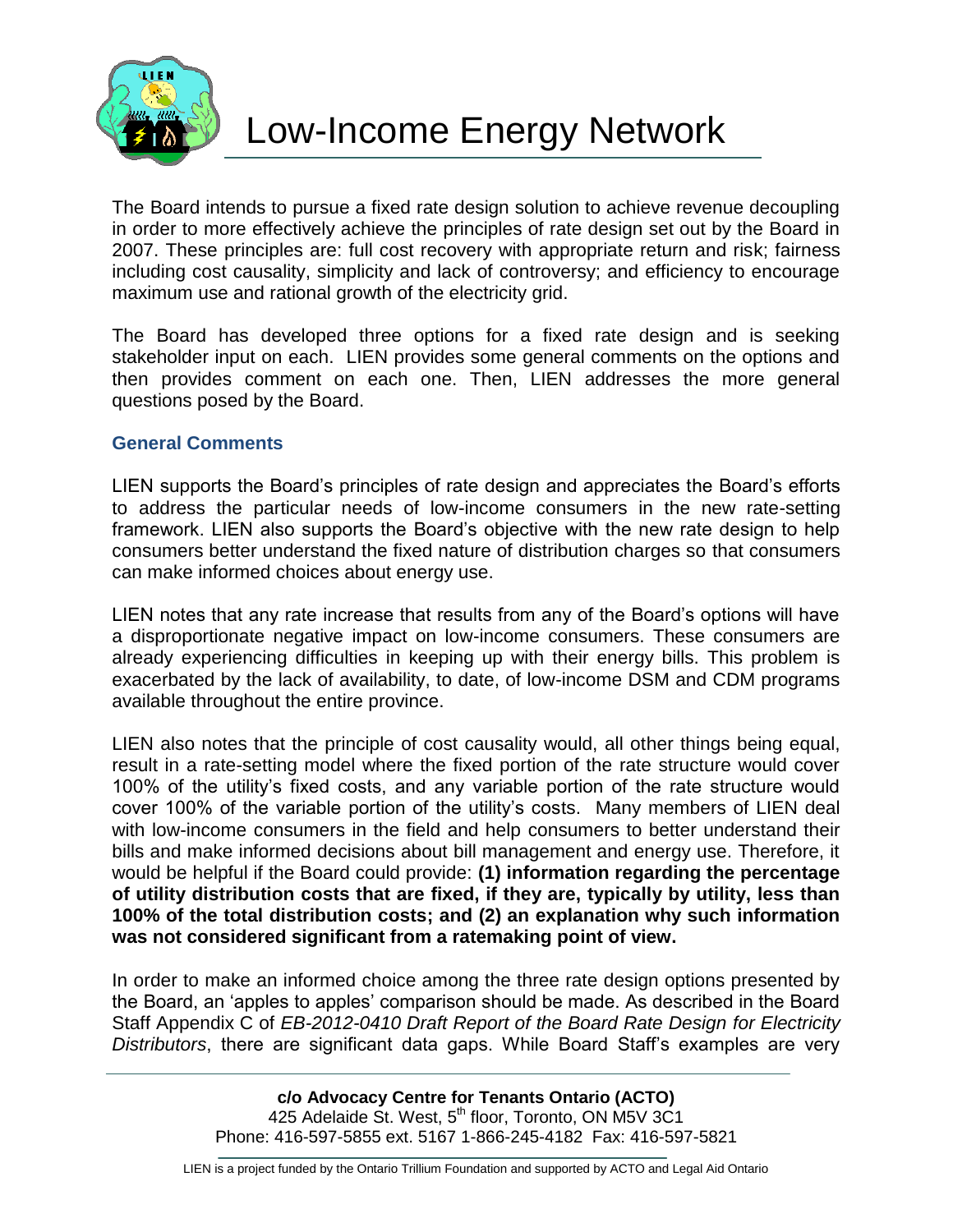helpful in understanding each of the options, it is clear that the examples are indicative, but not based on a statistically significant sample, of relevant data. If the options are to be treated as equally important and fairly assessed, the Board must have appropriate data. Because of the existing data gaps, LIEN is unable to determine which option would be best for low-income consumers and for all residential and small business consumers. However, to assist the Board, LIEN provides an assessment of the options based on the information available. LIEN encourages the Board to do additional study to enable an equivalent 'apples to apples' comparison, before deciding among the three options.

In the absence of data to permit an 'apples to apples' comparison among the options, LIEN would prefer the more known approach, which is option 1, a single monthly charge for all consumers in the rate class. This option can be implemented most easily and is consistent with how fixed charges for small customers are determined in the current regulatory framework.

## **Proposal 1: A single monthly charge for the rate class**

LIEN agrees that a single monthly charge for the rate class is the simplest and most straight-forward mechanism for recovering revenue and for customers to understand. Being the easiest option to implement, this option will result in the least administrative effort for the utility and for the Board compared with the other options. Utility data is readily available to calculate the fixed charge and it is straight-forward for the Board to provide oversight. The rate option will provide stability and predictability, which will make it easier for customers to manage their electricity bills. Based on the information known and presented by the Board, of the three options, this option best enables the Board to fulfill its objective under section 1(1)1. of the *Ontario Energy Board Act*. 1

Of the three options, LIEN prefers this option because its implications are better known than the other two. LIEN does not have sufficient information to determine whether this option will result in a more equitable rate-setting regime than the other two options. As a result, LIEN urges the Board to obtain better data to enable an 'apples to apples' comparison among the three options.

# **Proposal 2: Fixed monthly charge based on size of the electrical connection**

In this option, each consumer would have a fixed monthly charge based on the size of the electrical connection, which in the case of low volume consumers would be the maximum connection current in amps (e.g. 100 or 200 amp service). As pointed out by the Board, utilities do not gather this type of information. LIEN notes that it is not clear that having a larger amperage connection means that the consumer typically uses more electricity than the one with a smaller connection, particularly during peak times.

 $\overline{a}$ 

<sup>&</sup>lt;sup>1</sup> To protect the interests of consumers with respect to prices and the adequacy, reliability and quality of electricity service.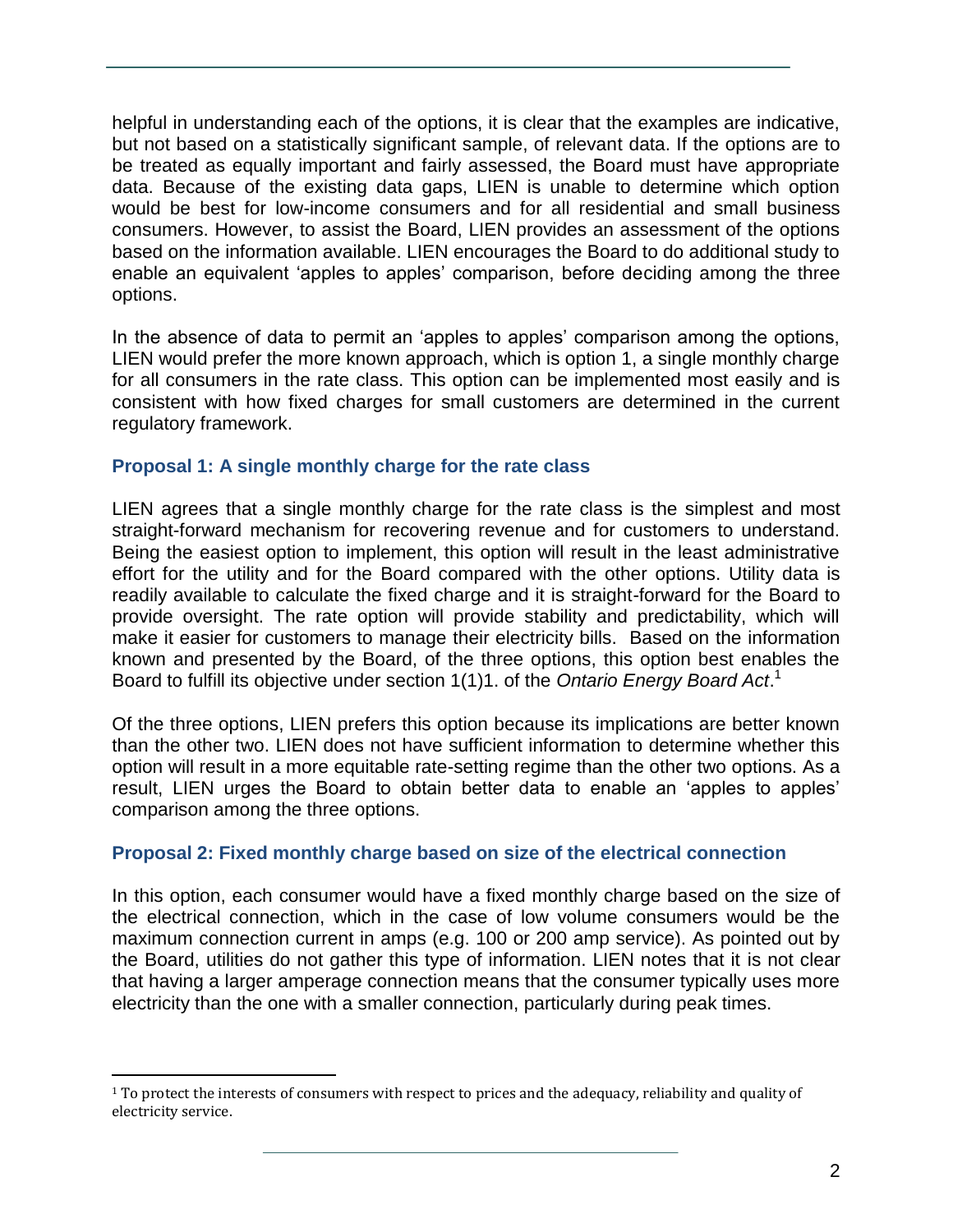Conducting studies to determine whether higher amperage service is a good proxy for higher electricity consumption among low-income, residential and small business consumers would be necessary to determine the validity of this option. In addition, should it be proven valid, utilities would then have the increased burden of collecting this information from customers. It may require site visits, as customers may not know what service they have. This could be an expensive process. In addition, customers upgrade their service from time to time and therefore, the database would need to be kept up to date. Moreover, customers may not have control over their amperage. For example, it is typical for low-income consumers in rural areas to rent houses or apartments, and in such instances while they may be ratepayers, they would have no opportunity to change the amperage as they do not own the property.

### **Proposal 3: Fixed charges for groups based on peak usage**

In this option, all consumers in a rate class would have a fixed monthly charge based on their usage during peak hours. At the end of a rate period, a consumer's use would be evaluated compared to other consumers in their class. For example, if the consumer's peak was substantially lower than the class average, the consumer would be assigned to the lowest use sub-group with the lowest charge. The Board would implement an annual reclassification process for all low volume consumers.

It appears that the intent of this option is to link the fixed cost with peak usage such that a higher use on peak would necessitate a higher fixed charge. However, in order for such a price signal to be effective, timing of the signal is key. A signal adjusted annually is too late for the signal to be effective. If a consumer intended to reduce peak electricity consumption by participating in an OPA or LDC CDM program and did so at the beginning of the second year of the rate design, that customer would be penalized for the energy conservation behaviour during the year the savings were beginning to accrue, as the customer would not see a savings until the next year. This would be a disincentive to conservation action and would provide a confusing price signal. While a quarterly price adjustment, such as the quarterly commodity adjustment implemented for Ontario's natural gas utilities, adds to regulatory oversight and utility administrative costs, this would provide a more acceptable and effective price signal. However, if such an approach were taken, it is not clear that this would be an improvement over the current variable rate structure. More study would be necessary to determine the implications of this option as designed by the Board and as recommended for modification by LIEN.

### **Should distributors be allowed to choose which method they will use or should it be consistent across the province?**

Distributors should not be allowed to choose which method they will use. The approach to calculating fixed rates should be consistent across the province to avoid customer confusion, to simplify customer messaging and education, and to minimize regulatory oversight.